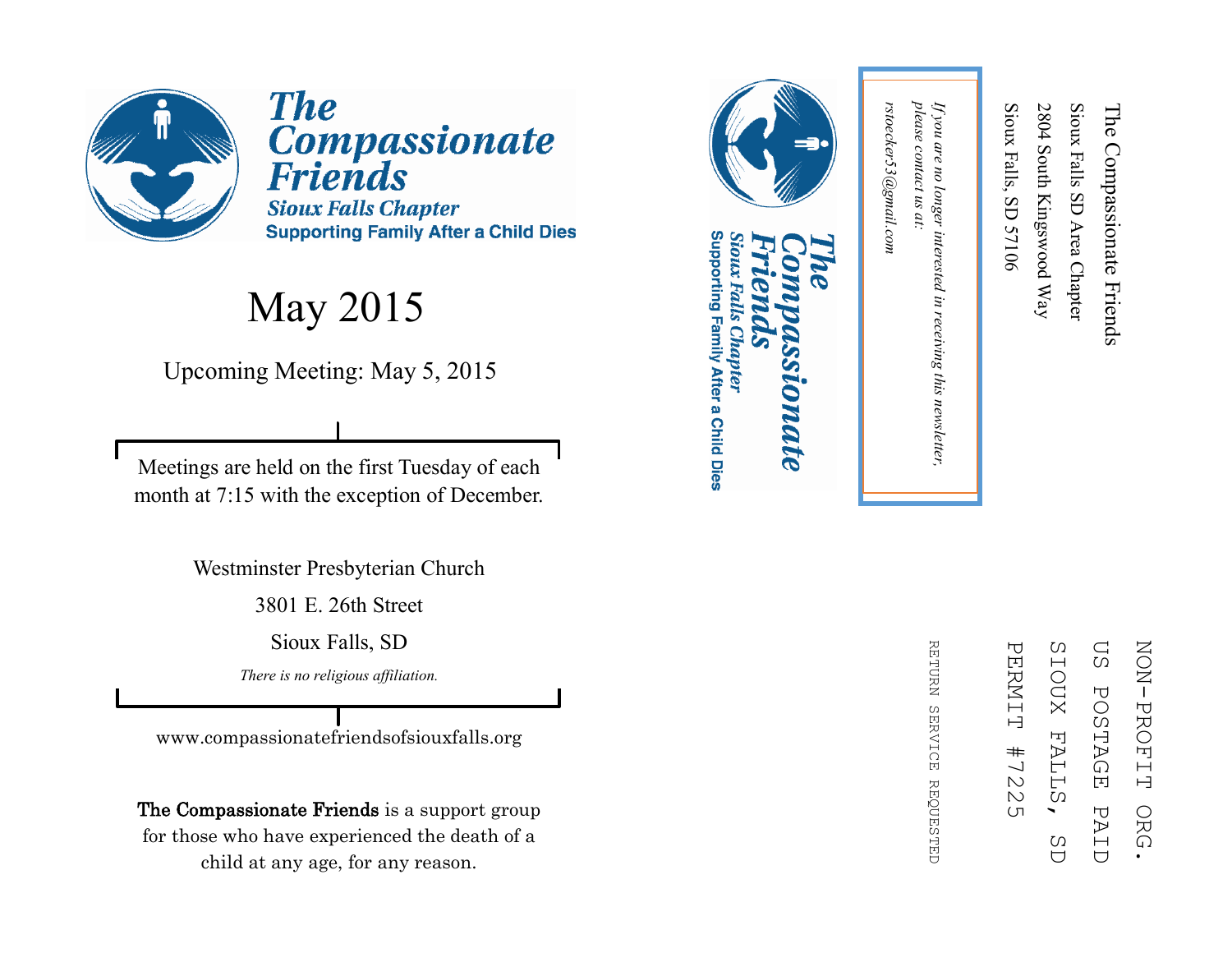# TCF "Online Support Community" Offers Opportunity **TCF "Online Support Community" Offers Opportunity**

people who understand what you are going through. The different sessions have either general or more specific focuses. grieving the death of a child. The rooms supply support and encouragement and encourage conversation and friendship among program was established to encourage connecting and sharing among parents, grandparents, and siblings (over the age of 18) sessions have trained moderators present and most last one hour. For more information, visit www.compassionatefriends.org, people who understand what you are going through. The different sessions have either general or more specific focuses. The program was established to encourage connecting and sharing among parents, grandparents, and siblings (over the age of 18) The Compassionate Friends national website offers "virtual chapters" through an Online Support Community (live chats). This select "sessions have trained moderators present and most last one hour. For more information, visit www.compassionatefriends.org, grieving the death of a child. The rooms supply support and encouragement and encourage conversation and friendship among The Compassionate Friends national website offers Find Support" and click "Online Support" in the Online Community Column. virtual chapters" through an Online Support Community (live chats). This  $\Gamma$ he

| NNS                                      | <b>SAT</b>                                            |                        | 공               |                               | <b>HIO</b>                    | <b>NED</b>                    |         | 1d                        |                 | NON                           |
|------------------------------------------|-------------------------------------------------------|------------------------|-----------------|-------------------------------|-------------------------------|-------------------------------|---------|---------------------------|-----------------|-------------------------------|
| Survivors of Suicide<br>7PM-8PM          | Parents/Grandparents/Siblings<br>Nd <sub>0</sub> -Md8 |                        | <b>NA01-MA0</b> | Parents/Grandparents/Siblings | No Surviving Children         | Parents/Grandparents/Siblings | 8PM-9PM | Bereaved Less than 2 Yrs. | NA0-MAS         | Parents/Grandparents/Siblings |
| Parents/Grandparents/Siblings<br>8PM-9PM | Parents/Grandparents/Siblings<br><b>Nd01-Md6</b>      | <b>Nd01-Md6</b><br>And | 8PM-9PM         | Parents/Grandparents/Siblings | Parents/Grandparents/Siblings | Parents/Grandparents/Siblings | 8PM-9PM | Bereaved More than 2 Yrs. | 8PM-9PM         | Parents/Grandparents/Siblings |
|                                          |                                                       |                        | <b>Nd01-Nd8</b> | Pregnancy/Infant Loss         |                               |                               |         |                           | <b>Nd01-Md6</b> | Parents/Grandparents/Siblings |

### All times listed are in central time. Please note that some times are AM.<br>  $\bullet \bullet \bullet \bullet \bullet \bullet \bullet \bullet \bullet \bullet \bullet \bullet \bullet \bullet \bullet \bullet$ *All times listed are in central time. Please note that some times are AM.* A Stranger ... My Friend **A Stranger . . . My Friend**

I don't remember who, but someone called me to the phone that day I don't remember who, but someone called me to the phone that day. A lady said she didn't know me, but just wanted to say: A lady said she didn't know me, but just wanted to say:

My days that had been sunny were now filled with crashing rain. That she had lost a child, too. She would pray for my deep pain. My days that had been sunny were now filled with crashing rain. That she had lost a child, too. She would pray for my deep pain.

I grasped each word intensely that the stranger was willing to share I grasped each word intensely that the stranger was willing to share. Her voice was kind and soothing as she spoke to me with care Her voice was kind and soothing as she spoke to me with care. Her child died in a way similar to mine, a passenger in a car. Her child died in a way similar to mine, a passenger in a car.

She knew rage, shocking sorrow and recognized my new, deadening scar. She knew rage, shocking sorrow and recognized my new, deadening scar. For he had buried her child too and now mine - I could not bear. For he had buried her child too and now mine – She said we have a mutual friend in the funeral director there. She said we have a mutual friend in the funeral director there. I could not bear.

But she quickly instilled in my mind right then and there - that crying was okay But she quickly instilled in my mind right then and there – She briefly spoke of brighter days to come somewhere along the way. I cried and cried as she talked to me that sad, heartbreaking day. I cried and cried as she talked to me that sad, heartbreaking day. that crying was okay.

She briefly spoke of brighter days to come somewhere along the way But I thank God for sending her, a stranger – my friend – that day But I thank God for sending her, a stranger – She assured me, too, that God was there, if only I could pray. She assured me, too, that God was there, if only I could pray. I don't remember all she said, my mind was so far away. I don't remember all she said, my mind was so far away. my friend –

Such grief, such devastating sadness: I was totally in despair Such grief, such devastating sadness: I was totally in despair. Still in shock, I remembered her, the lady who had survived. Still in shock, I remembered her, the lady who had survived. She called me again a few days later to see if I was alive But my new friend called again, keeping me in her care She called me again a few days later to see if I was alive. But my new friend called again, keeping me in her care.

We came to meet, this lady and I, in life's ungracious bend We came to meet, this lady and I, in life's ungracious bend. I love her now, this total stranger: She is my Compassionate Friend I love her now, this total stranger: She is my Compassionate Friend

TCF, Kokomo, IN *TCF, Kokomo, IN*Diana Grider *Diana Grider*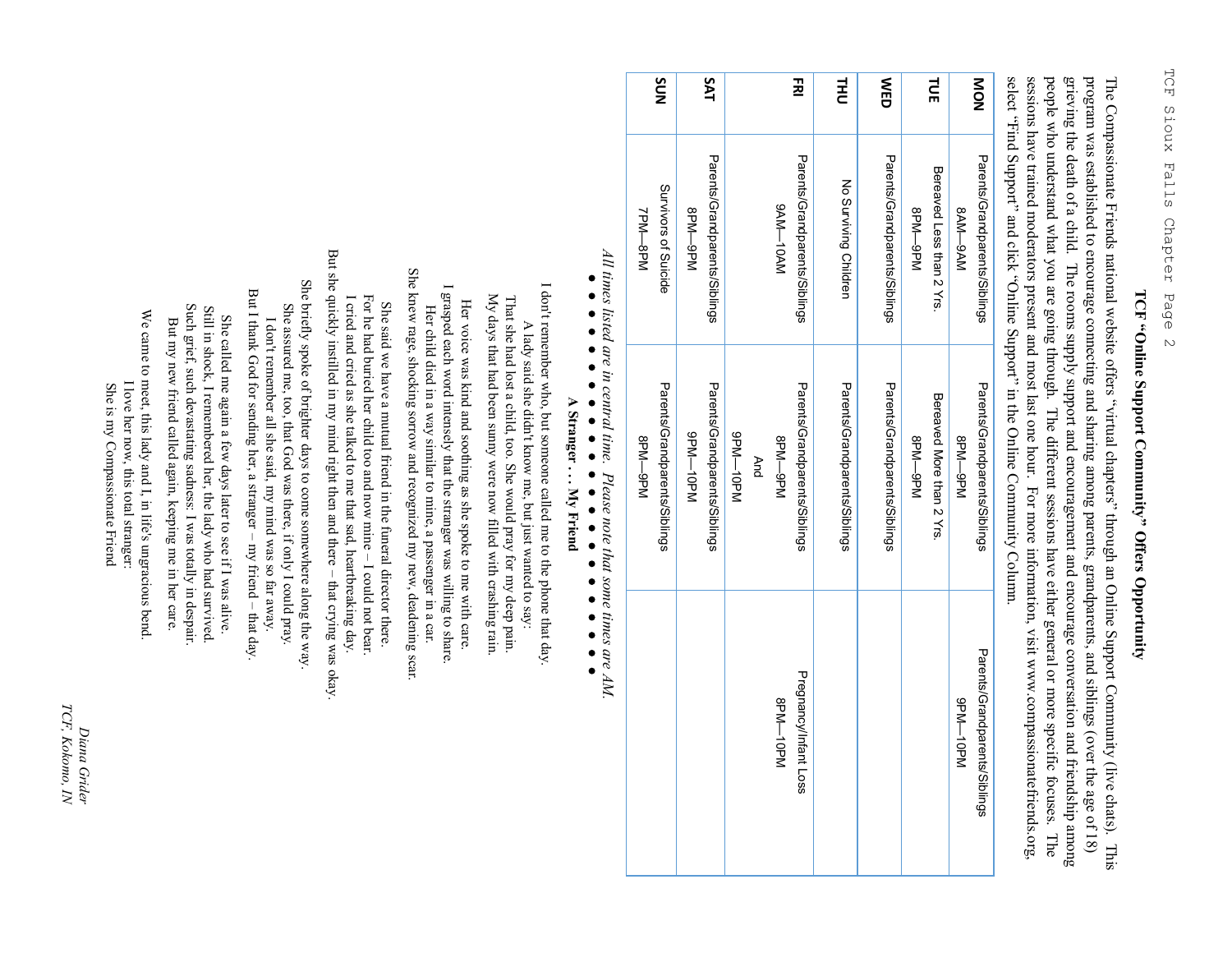| ŀ<br>$\mathcal{L}_{\mathcal{L}}$<br>h                                                             |
|---------------------------------------------------------------------------------------------------|
| W<br>$\mathsf{r}$<br>j<br>۲<br>ء<br>i                                                             |
| 吋<br>ω<br>$\overline{\phantom{0}}$<br>ŀ<br>$\mathsf{I}$<br>ï<br>ζD                                |
| O<br>ı<br>I<br>D<br>Ç<br>Ś<br>ŀ<br>₹<br>$\mathbf$<br>t<br>j<br>$\overline{\phantom{a}}$<br>ŀ<br>ζ |
| ľ<br>₫<br>رَم<br>Ω<br>$\mathbb{O}$                                                                |
| $\overline{ }$<br>$\mathbf{r}$<br>١                                                               |

cumstances. We are a unique family because we represent many races, creeds, and relationships. We are young, and we are old are angry, filled with guilt or in deep depression, while others radiate an inner peace. But whatever pain we bring to this gatherno hope. Some of us have found our faith to be a source of strength, while some of us are struggling to find answers. Some of us cumstances. We are a unique family because we represent many races, creeds, and relationships. We are young, and we are old. are angry, filled with guilt or in deep depression, while others radiate an inner peace. But whatever pain we bring to this gatherno hope. Some of us have found our faith to be a source of strength, while some of us are struggling to find answers. Some of as the doubts, and help each other to grieve as well as to grow. We Need Not Walk Alone. We Are The Compassionate Friends. reach out to each other in love to share the pain as well as the joy, share the anger as well as the peace, share the faith as well died. We are all seeking and struggling to build a future for ourselves, but we are committed to building a future together. We Some of us are far along in our grief, but others still feel a grief so fresh and so intensely painful that they feel helpless and see as the doubts, and help each other to grieve as well as to grow. We Need Not Walk Alone. We Are The Compassionate Friends. reach out to each other in love to share the pain as well as the joy, share the anger as well as the peace, share the faith as well died. We are all seeking and struggling to build a future for ourselves, but we are committed to building a future together. ing of The Compassionate Friends, it is pain we will share, just as we share with each other our love for the children who have Some of us are far along in our grief, but others still feel a grief so fresh and so intensely painful that they feel helpless and see pain becomes my pain, just as your hope becomes my hope. We come together from all walks of life, from many different cirwith hope. The children we mourn have died at all ages and from many different causes, but on the died at all ages using the move for the move for the move for the many different causes, but on the move for the move for th ing Of The Compassionate Friends, it is pain we will share, just as we share with each other our love for the children who have  $\kappa$ pain becomes my pain, just as your hope becomes my hope. We come together from all walks of life, from many different cir-We need not walk alone. We are The Compassionate Friends. We reach out to each other with love, with understanding, and

| with pope. The children we mouth prove died at all ages and from manx different causes, but our love for them unities us. Your<br>Se reed pore . Se are The Compassionate Friends. We reach out to each other with love, with understanding, and<br>The Compassionate Friends Credo |                                                                                                                                                                                                                                                                                                                |
|-------------------------------------------------------------------------------------------------------------------------------------------------------------------------------------------------------------------------------------------------------------------------------------|----------------------------------------------------------------------------------------------------------------------------------------------------------------------------------------------------------------------------------------------------------------------------------------------------------------|
|                                                                                                                                                                                                                                                                                     |                                                                                                                                                                                                                                                                                                                |
| From Bill and Mary Beth N<br>Gretchen Mae Muel<br>In loving memory of<br>lueller<br>ler                                                                                                                                                                                             | The meeting of The Compassionate Friends<br>was held on April 7, 2015, with twelve mem-<br>regarding where each member is currently in<br>brought out in one year so that members can<br>bers present. A questionnaire was filled out<br>his or her grief. The questionnaires will be<br>review it and compare |
| Valley Springs, SD 570<br>48424 Beaver Valley Rd<br>Send your love gift to:<br>Tami Meeker<br>89                                                                                                                                                                                    | www.compassionatefriends.org<br>National Office: 877-969-0010<br>The Compassionate Friends                                                                                                                                                                                                                     |
| Submitted by:<br>Address:                                                                                                                                                                                                                                                           | Kristin Seruyange 605-610-9432<br>kristin.tcf@gmail.com                                                                                                                                                                                                                                                        |
| In Memory of:<br>Love Gift Amount:                                                                                                                                                                                                                                                  | Peggy Mastel 605-351-8823<br>mpastel@sio.midco.net<br>rstoecker53@gmail.com                                                                                                                                                                                                                                    |
| Your donation is greatly appreciated.                                                                                                                                                                                                                                               | Ruth Stoecker 605-201-1426<br>TCF Leaders for Sioux Falls:                                                                                                                                                                                                                                                     |
| month so that they may be includ<br>Please send in love gifts by the<br>lowing month's newsletter.<br>The Gift of Love<br>ie 5th of the<br>led in the fol-                                                                                                                          | child's birthday.<br>about your child during the month of your<br>pictures and anything you wish to share<br>will have a table set up for you to bring<br>As part of remembering our children, we                                                                                                              |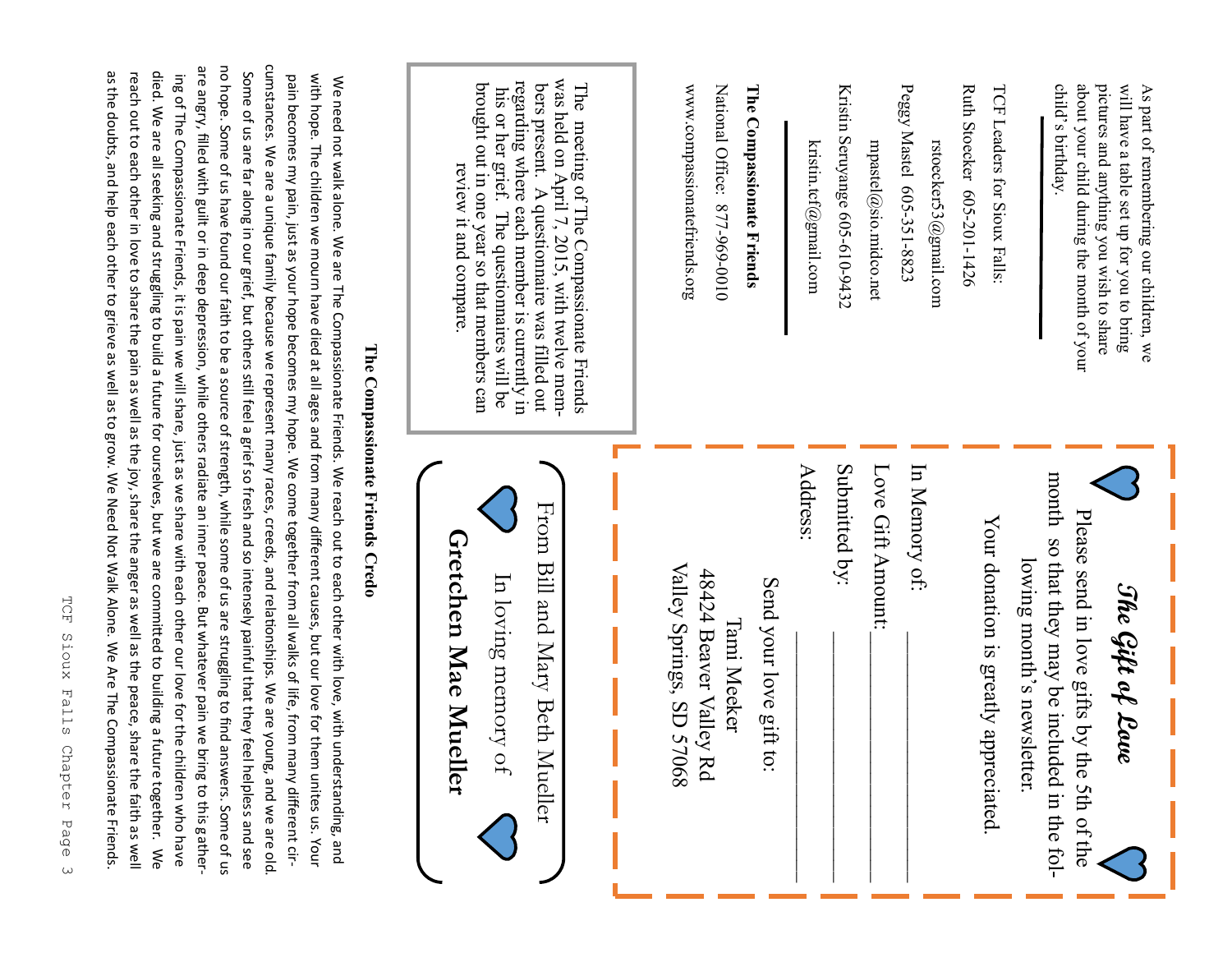|                         |                                                              | HONORARY ASSOCIATES OF COMPASSIONATE FRIENDS                                                                                                                                                                    |                                        |
|-------------------------|--------------------------------------------------------------|-----------------------------------------------------------------------------------------------------------------------------------------------------------------------------------------------------------------|----------------------------------------|
|                         |                                                              | Sponsors are considered Honorary Associates of our organization and are recognized at the level of their<br>donation. We would like to offer our sincere and grateful appreciation to the following supporters: |                                        |
| DIAMOND (\$500)         | GOLD (\$150)                                                 | <b>SILVER (\$100)</b>                                                                                                                                                                                           | Fiberglass Repair                      |
| First Premier Bank      | Soil Technologies, Inc.                                      | George Boom Funeral Home                                                                                                                                                                                        | Julie Job $\rightarrow$ KeyMax Profes- |
|                         | Heritage Funeral Home                                        | Dindot-Klusman Funeral                                                                                                                                                                                          | sionals                                |
|                         | Miller Funeral Home                                          | Home                                                                                                                                                                                                            |                                        |
|                         |                                                              | Catholic Family Services                                                                                                                                                                                        |                                        |
| <b>PLATINUM (\$250)</b> |                                                              | Family Memorials by Gibson                                                                                                                                                                                      | BRONZE (\$50)                          |
| Diamond Mowers, Inc.    |                                                              | Weiland Funeral Chapel                                                                                                                                                                                          | Krudson & Buseman Insur-               |
| DE & TS (Josh Fiedler)  |                                                              | Key Real Estate—Jim Carlson                                                                                                                                                                                     | ance                                   |
| Sisson Printing         |                                                              | Minnehaha Funeral Home                                                                                                                                                                                          | <b>Shaffer Memorials</b>               |
|                         |                                                              | Hartquist Funeral Home                                                                                                                                                                                          |                                        |
|                         |                                                              | Caroline Christopher                                                                                                                                                                                            |                                        |
|                         |                                                              | Dr. Richard Howard                                                                                                                                                                                              |                                        |
|                         |                                                              |                                                                                                                                                                                                                 |                                        |
| Special thanks to:      |                                                              |                                                                                                                                                                                                                 |                                        |
|                         | WESTMINSTER PRESBYTERIAN CHURCH—hosting our monthly meetings |                                                                                                                                                                                                                 |                                        |

MILLER FUNERAL HOME—providing cookies for our meetings

MILLER FUNERAL HOME-providing cookies for our meetings

AVERA —donating the printing of our newsletters

 $\text{AVERA}$  —donating the printing of our newsletters

### Graduation Time **Graduation Time**

It's June and graduation time again. Your child would have been among those wearing the cap and gown, walking down the aisle to the ever stirring "Pomp and Circumstance." Now there is a vacant spot in the line. Should you attend? Can you stand the pain? Will people think you are strange?

As always you must follow your heart. So, go if you 'd like to and don't hide your tears. It's quite all right to miss your own child while celebrating the achievements of others.

Just remember: That your instincts are the most important ones; that no one else can make this decision for you, and that it doesn't really matter what other people think.

It was your child who died. This is your pain and you have the right to feel it and deal with it in your own way  $-$  more healing take place in the doing. more healing take place in the doing. It was your child who died. This is your pain and you have the right to feel it and deal with it in your own way and may a bit and may a bit

Peggy Gibson,<br>TCF Nashville, TN *TCF Nashville, TNPeggy Gibson,*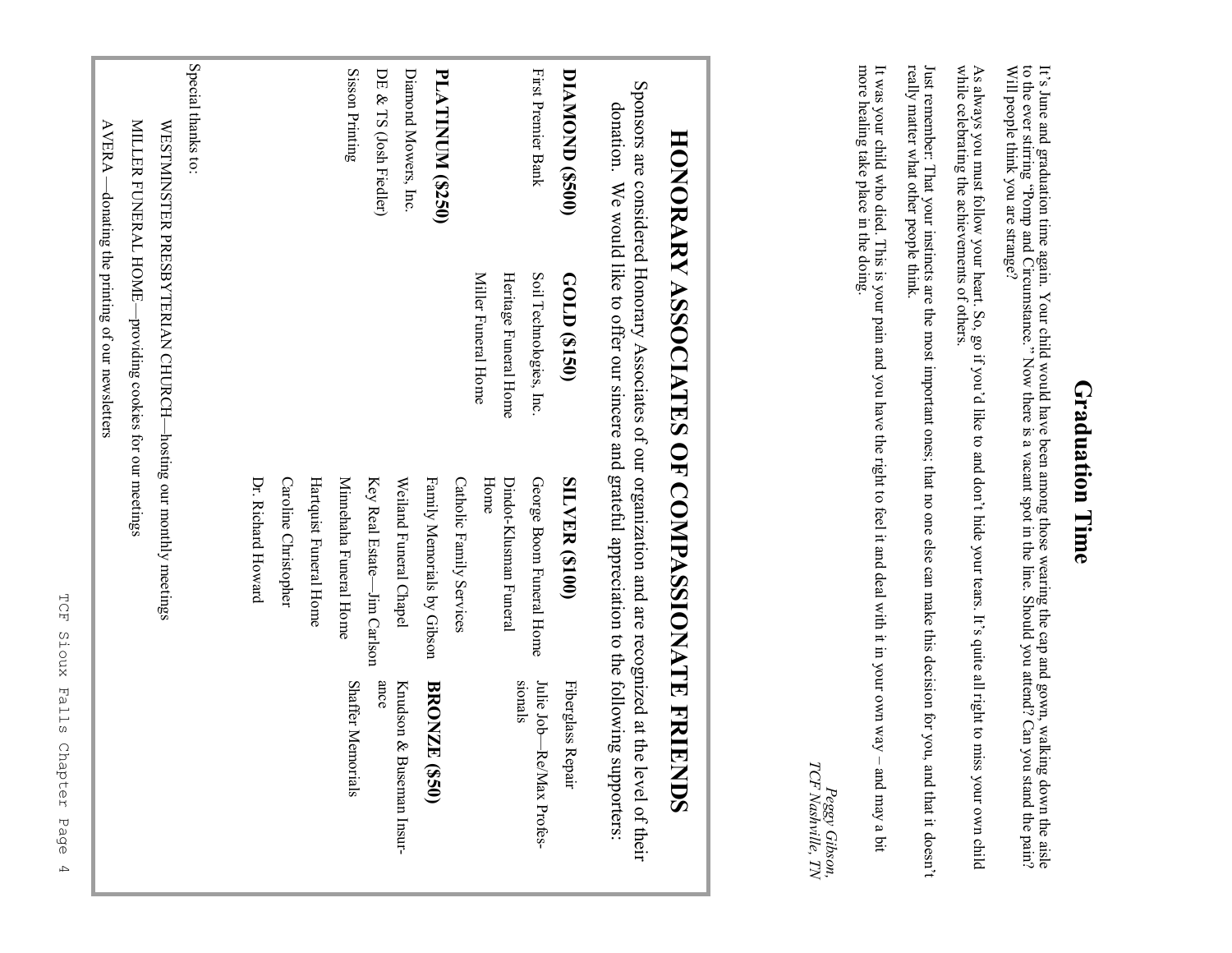## Thoughts about Mother's Day **Thoughts about Mother's Day**

As I think about Mother's Day this year I become very nostalgic. Every spring during my elementary school days, I looked forward to the day the order form for our plants for Mother'

gift she had never received before or even expected gift she had never received before or even expected. to come, so that I could present them to my mother. She always received them with much surprise and appreciation, as if it were a always ordered pansies for my mom, the ones with purple and yellow or yellow and brown. I could hardly wait for the delivery day s Day came from our local florist. I

church, and then drive to a nearby city for lunch. church, and then drive to a nearby city for lunch. if one'As a child, Mother s mother was deceased, red if still living. He would make a special trip to the florist to purchase them. We would attend s Day was an important occasion to my family. My dad always insisted we wear the traditional carnations: white

I remember clearly my first Mother 's Day being "the mom." Our Anna was only about three weeks old, so I had a very limited idea of what it really meant to be "the mom." But I do remember being treated like a queen and enjoying every minute of it.

Over the next several years as we raised our two daughters, my husband continued to affirm the women of our family. On Mother's Day he always bought roses for each of his girls. Anna would get a yellow one. Debbie would get a peachcolored one. The red roses were for me. When the girls were young I would receive and treasure their handmade cards. As they grew into young adults, their choices in purchased cards were just as significant. Every year as Mother's Day approached, we looked forward again to spending the day together as a family. We would attend church, go out for my favorite brunch, have lots of conversation, fill our bellies te<br>te max, laugh until we cried, be silly, make memories... That was before…

Then the unthinkable happened. Our daughter, Anna, died. How could those special days of love and togetherness, laughter and fun<br>become among the most dreaded days a mother must face? How could those days that we had once ment bring such unbelievable heartache and confusion, loneliness and tears? become among the most dreaded days a mother must face? How could those days that we had once anticipated with joy and excite-Then the unthinkable happened. Our daughter, Anna, died. How could those special days of love and togetherness, laughter and fun

church services or go out for brunch. Seeing families enjoying their togetherness pierced my heart with an endiess ache. My tear-<br>filled eyes burned at the thought of being surrounded by "intact" families. Feelings of ang Exhausted, I would lay silently with my head on my pillow as quiet tears lulled me to sleep. Exhausted, I would lay silently with my head on my pillow as quiet tears lulled me to sleep. brothers who had no clue what it would be like to lose a sibling. As the day drew to a close I felt tremendous relief that it was over. brothers who had no clue what it would be like to lose a sibling. As the day drew to a close I felt tremendous relief that it On the inside I wanted to lash out at all those mothers and fathers who were surrounded by all of their children and those sisters and cuutu is ervices of go out tot of unctil. Secing rannities enjoying then togetheritiess pieteed ury treat will an entities actic, wy teart.<br>filled eyes burned at the thought of being surrounded by "intact" families. Feelin church services or go out for brunch. Seeing families einique is their togetherness pierced my heart with an endless ache. My tear sheets over my head. The traditions we had come to love and enjoy became intensely painful. It became an impossible task to a forced to enter. What were we supposed to do? How were we supposed to act? I just wanted to run away or stay in bed with the During those first few years we were simply lost. This was new, undesired, and certainly not requested, territory that we had was over. been ttend

The feelings that I have shared are not uncommon in the early years of grief with those who have experienced the death of a child, grandchild or sibling. If you or someone you care about has experienced the death of a chi who have been there to help you do to make it through this time. who have been there to help you do to make it through this time. grandchild or sibling. If you or someone you care about has experienced the death of a child, I offer some suggestions from those The feelings that I have shared are not uncommon in the early years of grief with those who have experienced the death of a  $\alpha$ 

Especially during those early years, do whatever works for you. This may be a time of being in Especially during those early years, do whatever works for you. This may be a time of being in Realize this day is full of potential for a multitude of feelings to sneak up on you and catch you by surprise. "survival mode." Trying to

- please everyone else can cause undue stress. please everyone else can cause undue stress.
- If you have surviving children who want to honor you, communicate your feelings to them. Let them know that while you are If you have surviving children who want to honor you, communicate your feelings to them. Let them know that while you are grieving the death of their brother or sister, you still love them. grieving the death of their brother or sister, you still love them.
- Try to keep things simple and uncomplicated. Try to keep things simple and uncomplicated.
- Visit the cemetery. ≺ isit the cemetery.
- You may choose to pretend the day just does not exist and do something completely unrelated to Mother You may choose to pretend the day just does not exist and do something completely unrelated to Mother's Day. Clean the s Day. Clean the house, take a nap, get out of town. One of my Compassionate Friends spends Motherhouse, take a nap, get out of town. One of my Compassionate Friends spends Mother's Day at Home Depot. No one bothers s Day at Home Depot. No one bothers
- Have a good cry. If you have trouble crying, just stop by a card shop and read a card or two. Maybe even buy the card that you Have a good cry. If you have trouble crying, just stop by a card shop and read a card or two. Maybe even buy the card that you her there or mentions Mother's Day.
- Go to the recycle bin and break glass into the proper receptacle Go to the recycle bin and break glass into the proper receptacle. believe your child would give you. believe your child would give you.
- Know that the days before the holiday may be worse than the actual day Know that the days before the holiday may be worse than the actual day.
- 

well. In the meantime, be gentle with yourself. And remember, Friends and I have found, with proper grief work over time, the intensity of our feelings has softened. This will happen for As with all holidays, be reassured that what you do this year does not have to be what you do next year. As my Compassionate As with all holidays, be reassured that what you do this year does not have to be what you do next year. As my Compassionate "you need not walk alone." you, as

*In loving memory of my daughter, Anna*Ţ loving memory of my daughter, Anna TCF Safe Harbor Chapter, MI *TCF Safe Harbor Chapter, MI Paula Funk* Paula Funk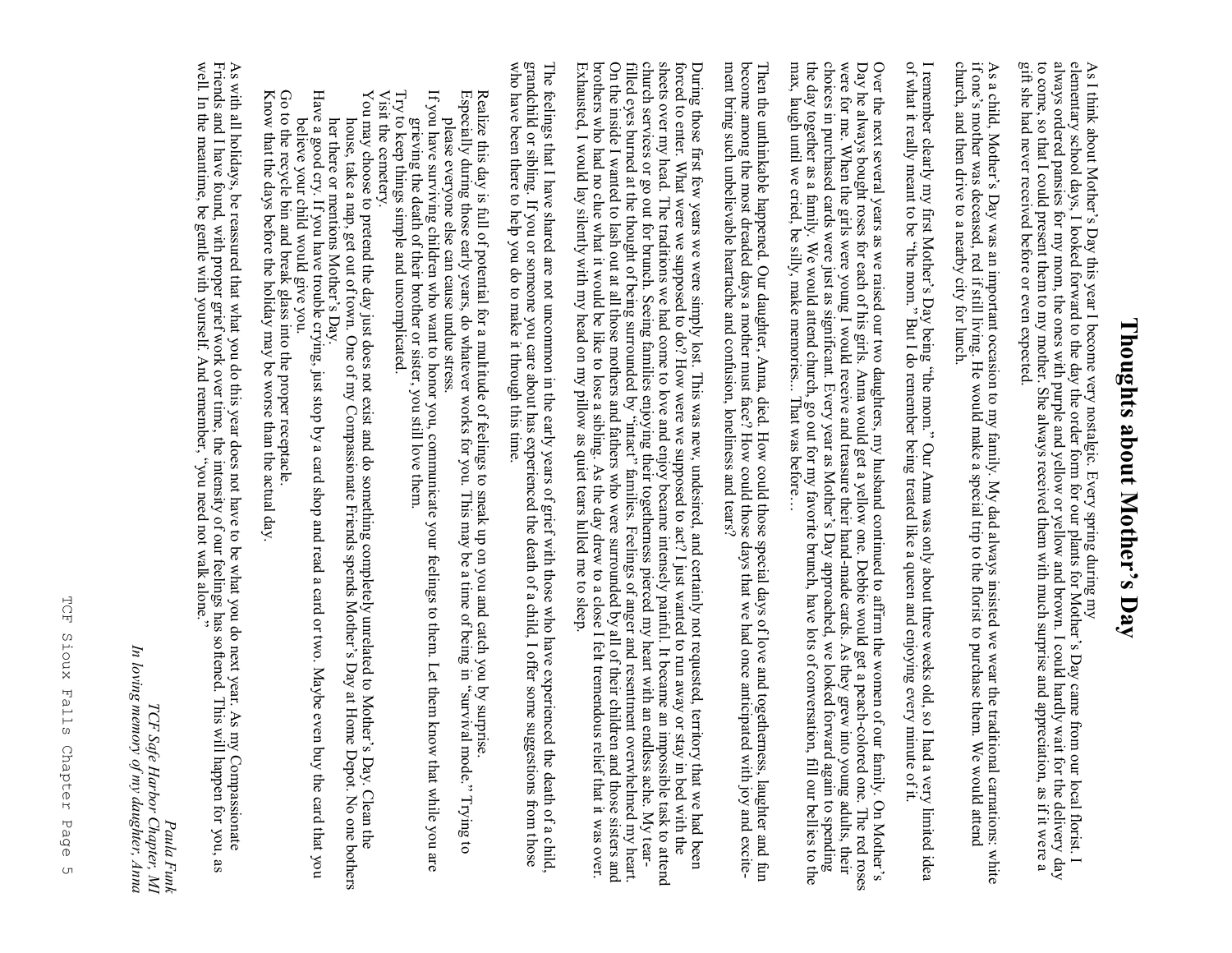#### That only my dreams would hold the door ... where I'd see you through the years That only my dreams would hold the door Every second, of every minute, of every hour, of every day ... I think of you! Every second, of every minute, of every hour, of every day The sleepless nights are much the same ... as the numbness brought by day If I'd have known you'd be gone this long ... I'd have tried to face my fears. The sleepless nights are much the same If I'd have known you'd be gone this long I know that God will hold my hand ... and, in time, bring me home to you. I know that God will hold my hand For it takes a piece of each of us ... and the wounds ... so deep ... so raw. These last few months I've seen the truth ... you will not be coming home! It's been two years since you chose to leave ... I pray God holds you near. For it takes a piece of each of us These last few months I've seen the truth But my mind kept saying "you're not gone" ... the pain made me the fool! Just promise me, when my time comes ... you'll be waiting for me there. The two years that you've been away ... I've searched my heart and soul. It's been two years since you chose to leave But my mind kept saying "you're not gone" Just promise me, when my time comes The two years that you've been away That when my journey comes to end ... I'll be standing there with you! For the second eight months, I told myself ... that you were just away That when my journey comes to end I love you Brice, more than words can say ... and this I know is true. For the second eight months, I told myself I love you Brice, more than words can say For the first eight months you left me ... my heart knew it was true, Why you left? What I could have done? ... And now, what do I do? Why you left? What I could have done? For the first eight months you left me For I promise, Son, in life or death ... you will never stand alone For I promise, Son, in life or death I've learned that I must carry on ... to keep your memory whole. We're not meant to bury our babies ... it's life's most tragic flaw We're not meant to bury our babies I knew that you were coming home ... and I waited for that day. So I pray to God he keeps you safe ... until he brings me home. I've learned that I must carry on I knew that you were coming home So I pray to God he keeps you safe Each day is filled with emptiness ... and the pain continues on Each day is filled with emptiness I'm not sure what to do with my life ... now that you are gone. I'm not sure what to do with my life For God has called you to his side ... and left me on my own. For God has called you to his side I walk the walk  $\ldots$  talk the talk  $\ldots$  let life bring what it may. I walk the walk It truly is a walk for one ... one that none else can share. Moving on is unimaginable ... but it's what I have to do. It truly is a walk for one Moving on is unimaginable I hope he knows the man you are ... gentle and sincere! I hope he knows the man you are talk the talk … … … and the wounds one that none else can share. … but it's what I have to do. … and, in time, bring me home to you. … … … … … … … to keep your memory whole. … … I've searched my heart and soul. … … … … let life bring what it may. … I'll be standing there with you! where I'd see you through the years. as the numbness brought by day. and the pain continues on. … you will never stand alone. you'll be waiting for me there. … it's life's most tragic flaw. until he brings me home. and left me on my own. and I waited for that day. … … I'd have tried to face my fears. you will not be coming home! … my heart knew it was true, now that you are gone. … … gentle and sincere! And now, what do I do? I pray God holds you near. the pain made me the fool! that you were just away. and this I know is true. … … I think of you! … so raw. TCF Anchorage, AK TCF Anchorage, AK Betsy P. Rush Kron Betsy P. Rush Kron

**Love Lives On**

Love Lives On

**HOF** TCF Sioux Falls Chapter Page 6 Sioux Falls Chapter Page  $\circ$ 

In Memory of my son, Brice Bobby Kron In Memory of my son, Brice Bobby Kron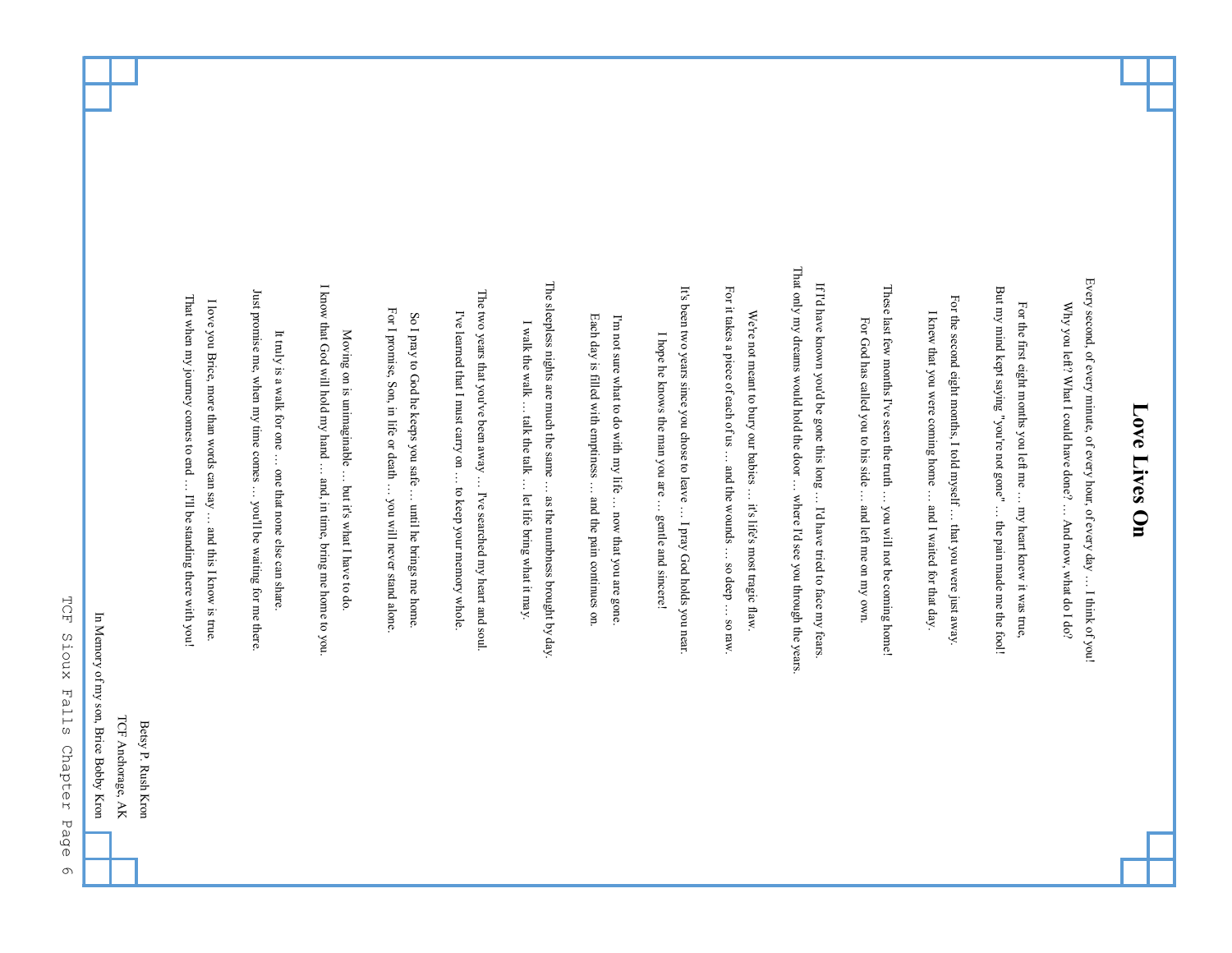| $\blacktriangleright$                                                                                                                                                                                                                                                                        | Mother's Lament                                                                                                                                                                                                                                                                                                                                                                                                       |
|----------------------------------------------------------------------------------------------------------------------------------------------------------------------------------------------------------------------------------------------------------------------------------------------|-----------------------------------------------------------------------------------------------------------------------------------------------------------------------------------------------------------------------------------------------------------------------------------------------------------------------------------------------------------------------------------------------------------------------|
| If I had known                                                                                                                                                                                                                                                                               |                                                                                                                                                                                                                                                                                                                                                                                                                       |
| The pain I'd bear                                                                                                                                                                                                                                                                            | He taught us all                                                                                                                                                                                                                                                                                                                                                                                                      |
| The sadness and the great despair                                                                                                                                                                                                                                                            | So much you see                                                                                                                                                                                                                                                                                                                                                                                                       |
| Would I have chosen the path I did                                                                                                                                                                                                                                                           | Through his kindness,                                                                                                                                                                                                                                                                                                                                                                                                 |
| To have this child                                                                                                                                                                                                                                                                           | Love and generosity.                                                                                                                                                                                                                                                                                                                                                                                                  |
| Who so briefly lived?                                                                                                                                                                                                                                                                        |                                                                                                                                                                                                                                                                                                                                                                                                                       |
|                                                                                                                                                                                                                                                                                              | Though he's gone                                                                                                                                                                                                                                                                                                                                                                                                      |
| Yes, I am certain                                                                                                                                                                                                                                                                            | From us physically                                                                                                                                                                                                                                                                                                                                                                                                    |
| That I would                                                                                                                                                                                                                                                                                 | He lives on in our hearts                                                                                                                                                                                                                                                                                                                                                                                             |
| For all the laughter                                                                                                                                                                                                                                                                         | <b>Eternally</b> .                                                                                                                                                                                                                                                                                                                                                                                                    |
| All the good.                                                                                                                                                                                                                                                                                |                                                                                                                                                                                                                                                                                                                                                                                                                       |
|                                                                                                                                                                                                                                                                                              | TCF Lakes Area, MI<br><b>Sandy Roush</b>                                                                                                                                                                                                                                                                                                                                                                              |
|                                                                                                                                                                                                                                                                                              | Mother's Day Revisited                                                                                                                                                                                                                                                                                                                                                                                                |
| parenthood, grieving parents often feel a special anguish.<br>Namy of EC HOL 31 September 2014 of September 3 September 2015 September 2015 September 2015 September 2015 September 2015 September 2015 September 2015 September 2015 September 2015 September 2015 September 2015 September | the joys of                                                                                                                                                                                                                                                                                                                                                                                                           |
| public celebration, I decided that I should start thinking early about the occasion. I engaged in a little research a<br>and learned a story that I think is worth sharing.                                                                                                                  | the second anniversary of the death of my ten-year-old son, Jacob. Because this day of private sadness also happens to be a day of<br>Mother's Day this year looms as a particularly difficult milestone for me, Sunday, May 10, 1998, is not only Mother's Day but also<br>bout the holiday                                                                                                                          |
| who died on May 9, 1905. In Anna's view, her mother deserved a memorial because she had lived selflessly and<br>deaths of her children throughout her life.                                                                                                                                  | never had children of her own, devoted herself to establishing a national Mother's Day as a way of honoring her beloved mother,<br>able suffering - seven of her eleven children had died in early childhood. According to historians, Anna's mother mourned the<br>Mother's Day was the creation of a woman named Anna Jarvis in the early years of this century. Anna, who never married and<br>l endured consider- |
| Anna insisted that the holiday always fall on a Sunday so that it would retain its spiritual moorings. Because of<br>dent Woodrow Wilson finally proclaimed the second Sunday in May as Mother's Day. Although Anna couldn't<br>prayer.                                                      | holiday from quickly becoming a marketing phenomenon, she did try. Speaking out against "the mire of commercialization" that<br>threatened to engulf Mother's Day, Anna attempted to preserve her creation as a true "holy day,"<br>her efforts, Presi-<br>mn reflection and<br>prevent the new                                                                                                                       |
|                                                                                                                                                                                                                                                                                              | Draxe xoman xho lost multiple children but xho manaed to live xith an abiding kindness and generosity toward others. I like<br>Mother's Day, then, was borne of a daughter's grief and love. More importantly, it was intended as a tribute to a bereaved mother-a                                                                                                                                                    |

productive, meaningful lives in the face of unthinkable loss. productive, meaningful lives in the face of unthinkable loss. a broader sense, the woman for whom the holiday was founded reminds me of people Ithink of the common sorrow that links all bereaved parents. I feel a bond with Annaknowing this background, and my attitude towards Mother brave woman who lost multiple children but who managed to live with an abiding kindness and generosity toward others. I like Mother s Day has been colored by the knowledge. The holiday now makes me 's mother that stretches over time and space. In 've met at TCF who have continued to live  $\frac{1}{2}$ 

Finally, Mother s Day in its origins symbolizes both the joy and the vulnerability inherent in parenthood. Anna's mother knew all too well that from the moment a child is born, hope and the possibility of tragedy go hand in hand. She understood the fragility of life.

tion and the sharing of cherished memories tion and the sharing of cherished memories. still make me wince, I can turn off the television and envision the Kind of day that Anna Jarvis had in mind: a time for quiet reflecanniversary of my sonEnriched by its own history, Mother 's deathis not as jarring as it once seemed. Although the commercial images of the modern Mothers Day is easier for me to tolerate. The coincidence of dates this year-Mother's Day and the 's Day

*Barbara Atwood In memory of Jacob TCF, Tucson, Arizona*

In memory of Jacob<br>TCF, Tucson, Arizona Barbara Atwood